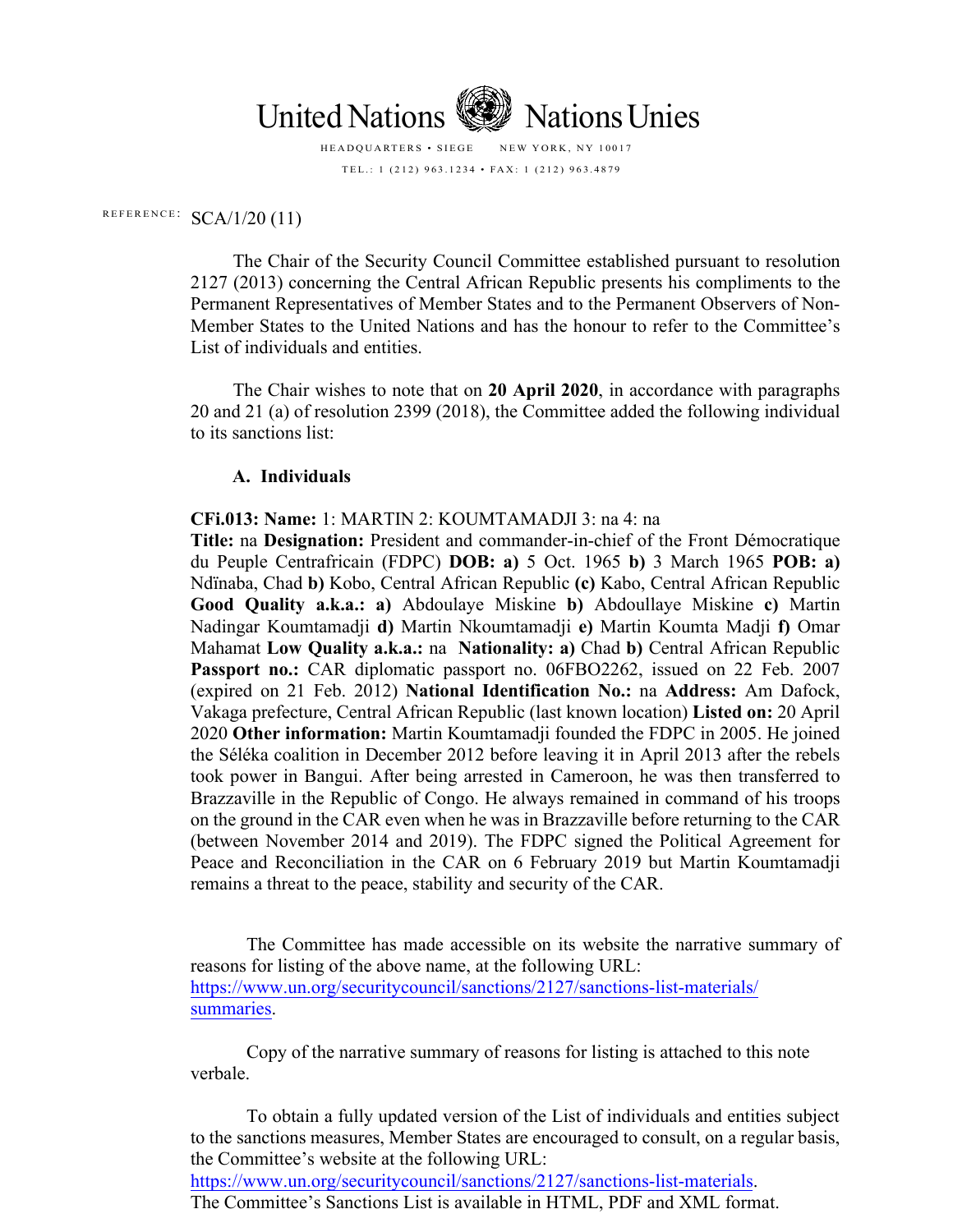The United Nations Security Council Consolidated List is also updated following all changes made to the Committee's Sanctions List. An updated version of the Consolidated List is accessible via the following URL: [https://www.un.org/securitycouncil/content/un-sc-consolidated-list](https://www.un.org/sc/suborg/en/sanctions/un-sc-consolidated-list).

20 April 2020